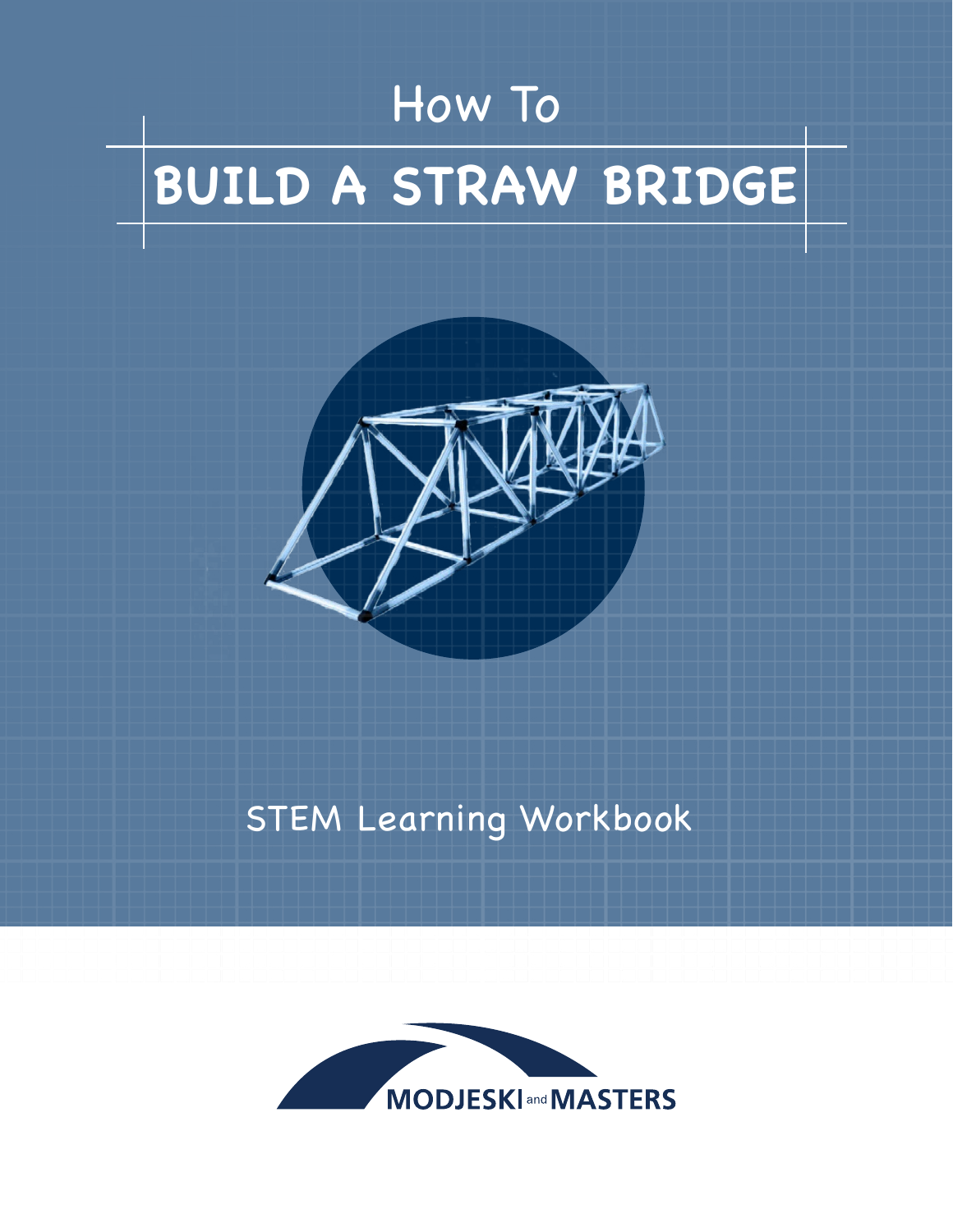1

# **OVERVIEW**

Bridges carry traffic over different obstacles to allow us to move from place to place. Those obstacles can be natural or man-made. Structural bridge engineers use their knowledge to design bridges that safely carry traffic and can last for over 100 years.

Many types of engineers, scientists, and technicians work together to design and build bridges.

- **Traffic Engineer:** studies traffic patterns, traffic volumes, and roadway use to design safe and efficient roadway systems for moving people and products.
- **Roadway/Highway Engineer:** designs the roadway geometry and traffic speed limits to ensure safe travel routes for the public.
- **Hydraulic Engineer:** designs the drainage systems to remove storm water from a bridge and studies stream and river levels to ensure high water levels pass underneath the bridge.
- **Environmental Engineer:** ensures the project is designed to have minimal impact on the surrounding natural environment.
- **Materials Scientist:** studies and tests construction materials that are used to build the roadway and bridge.
- **Geotechnical Engineer:** studies and tests the soil conditions on a project to design the proper foundations.
- **CAD Technician:** uses specialized computer modeling software to create drawings of all components of the project.
- **Structural/Bridge Engineer:** designs the bridge to resist the loads applied to the structure by the component weights, traffic, wind, water, and earthquake.

All these different people work together to create roadways and bridges, and all these different people use STEM (Science, Technology, Engineering, Math) in their work. For this exercise, we'll focus on the role of the **Structural/Bridge Engineer**.

Now let's get ready to design and build your bridge!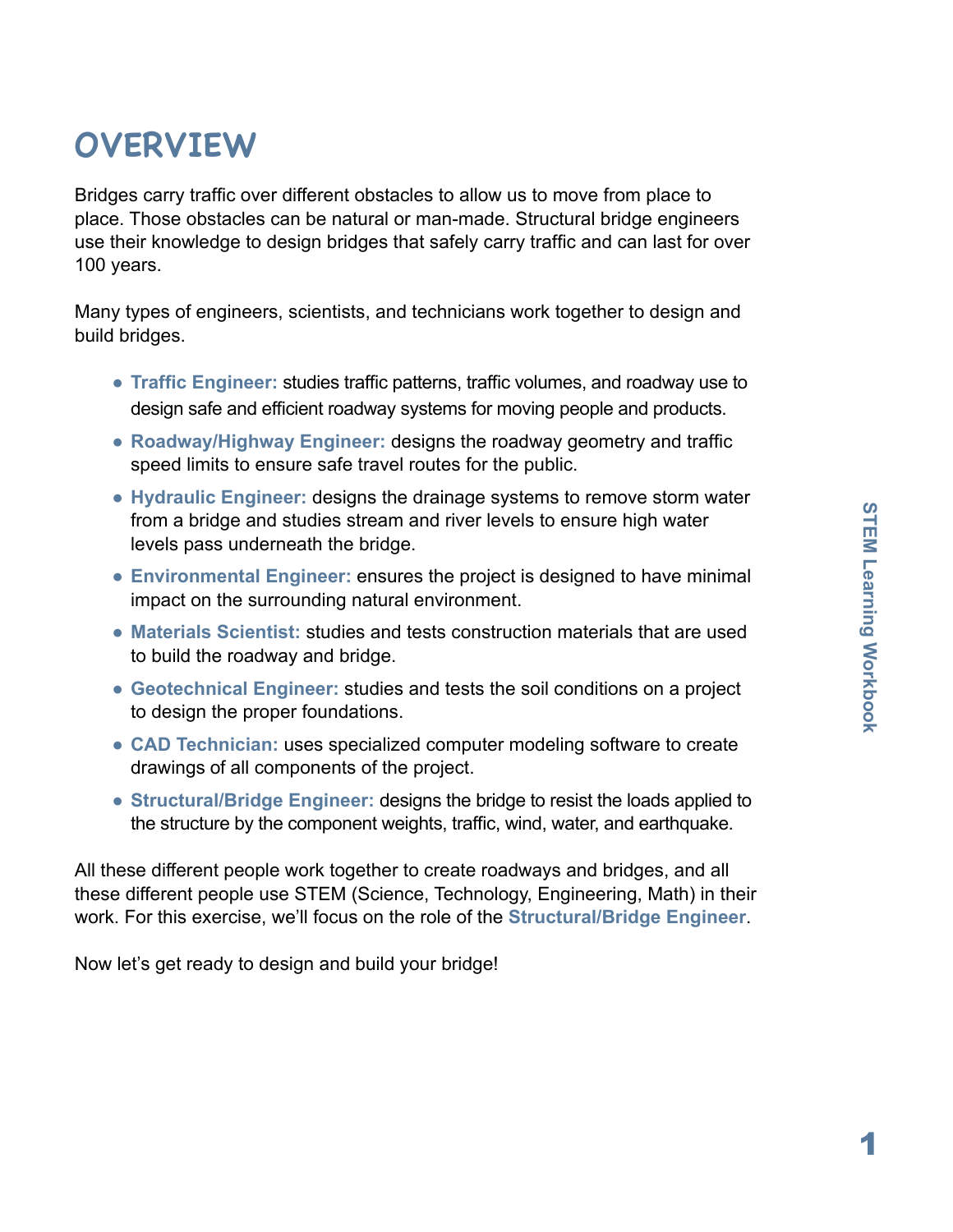## **BRIDGE TYPES**

There are lots of different types of bridges. What type of bridge do you want to build today?

- **Girder Bridge**: uses girders to span between the piers/abutments and support the bridge deck that the vehicles drive on. Girders are usually steel or concrete and act in bending.
- **Truss Bridge:** uses members connected to form panels of triangles. The members are designed to be in compression or tension and are usually made of steel.
- **Arch Bridge:** gets its name from the shape of the structure. It can be made of steel, stone, or concrete and works by "thrusting" horizontally against the abutments.
- **Cable-Stayed Bridge:** uses angled cables called "stays" running directly to vertical towers to support the deck.
- **Suspension Bridge:** uses a series of cables to support the bridge deck. Vertical cables are run up to the main support cable that are supported by central tower and anchored at the abutments.
- **Movable Bridges:** can move to allow ships to pass beneath. There are many types of moveable bridges including Bascule, Swing, and Vertical Lift.

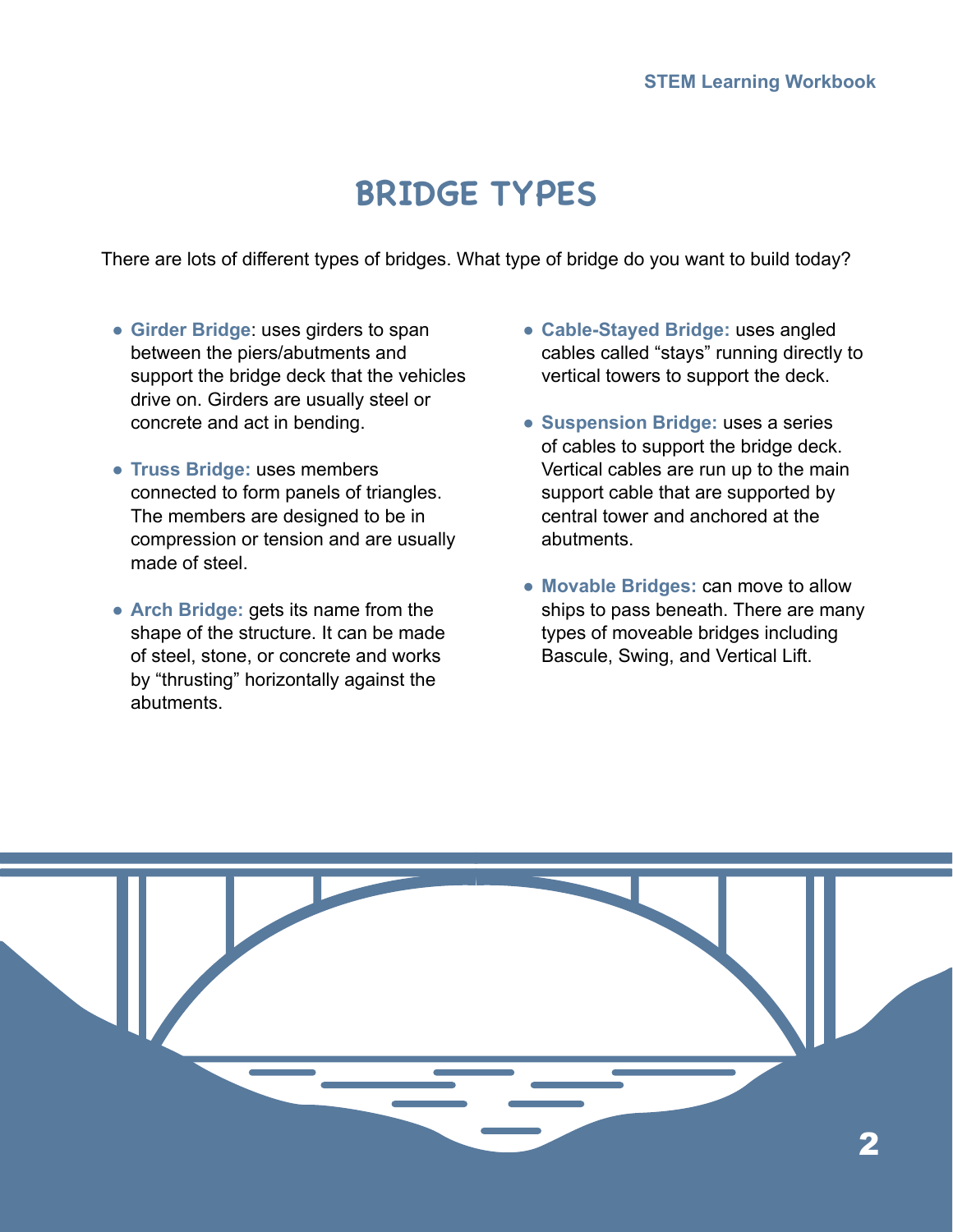# **COMMON TYPES OF BRIDGES**



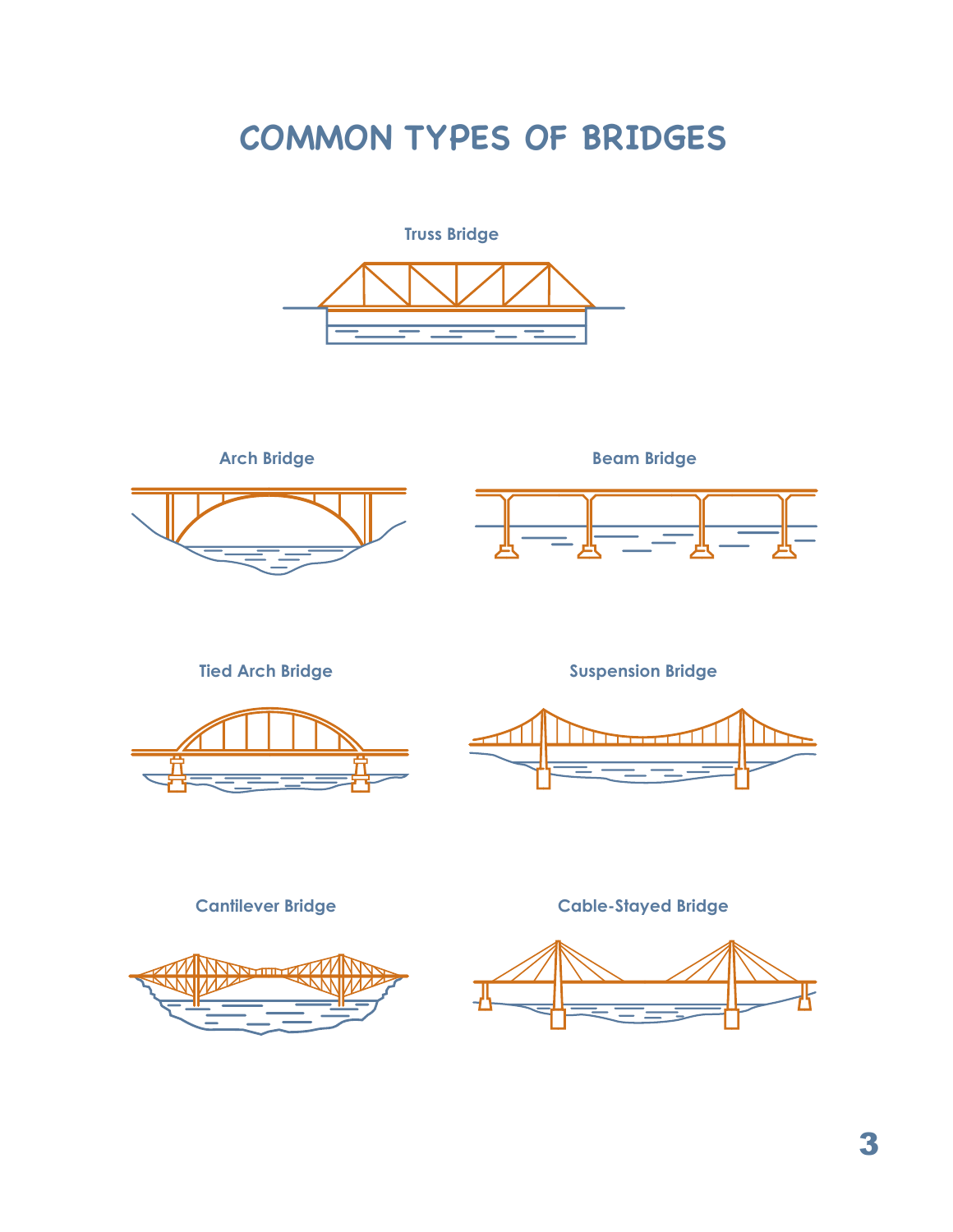#### **DESIGN/BUILD**

### **MATERIALS**

25 plastic drinking straws Scotch tape **Scissors** Ruler Scratch paper Pen/pencil

#### **TESTING**

Bridge supports Kitchen scale Small paper/plastic cup Loose change (for weights)

### **INSTRUCTIONS**

Your team has been hired to design a bridge. A new highway is being constructed over an existing road. In order to demonstrate your bridge design concept, you have been asked to build a scale model bridge to prove its effectiveness.

Set a timer for 35 minutes. Use only the materials listed above in the "Design/Build" section to design and construct your bridge. At the end of 35 minutes, use the "Testing" materials listed above to see how much weight it can hold.

The bridge must meet the following requirements:

- Clear span length of 10" between supports
- The bridge may not touch the "ground" between the supports
- The bridge must have a place to support at least one small paper/plastic cup
- The bridge may not be taped to the supports
- Only the plastic drinking straws and scotch tape can be used as building materials

First, figure out what type of bridge you want to build. Then, use some scratch paper to draw your ideas. Then, use the tape to connect the straws together for your design. The straws may be modified in any way you want (cut, bent, split, twisted, smushed).

Some questions to consider:

- What type of bridge will support the most weight?
- What type of bridge can you build with the time you have?
- Are the straws solid or bendable? How might bendable straws affect your bridge?
- What does the term "clear span" mean? Should your bridge be longer than the clear span?
- Will your bridge carry more load if you have one weight platform or more than one?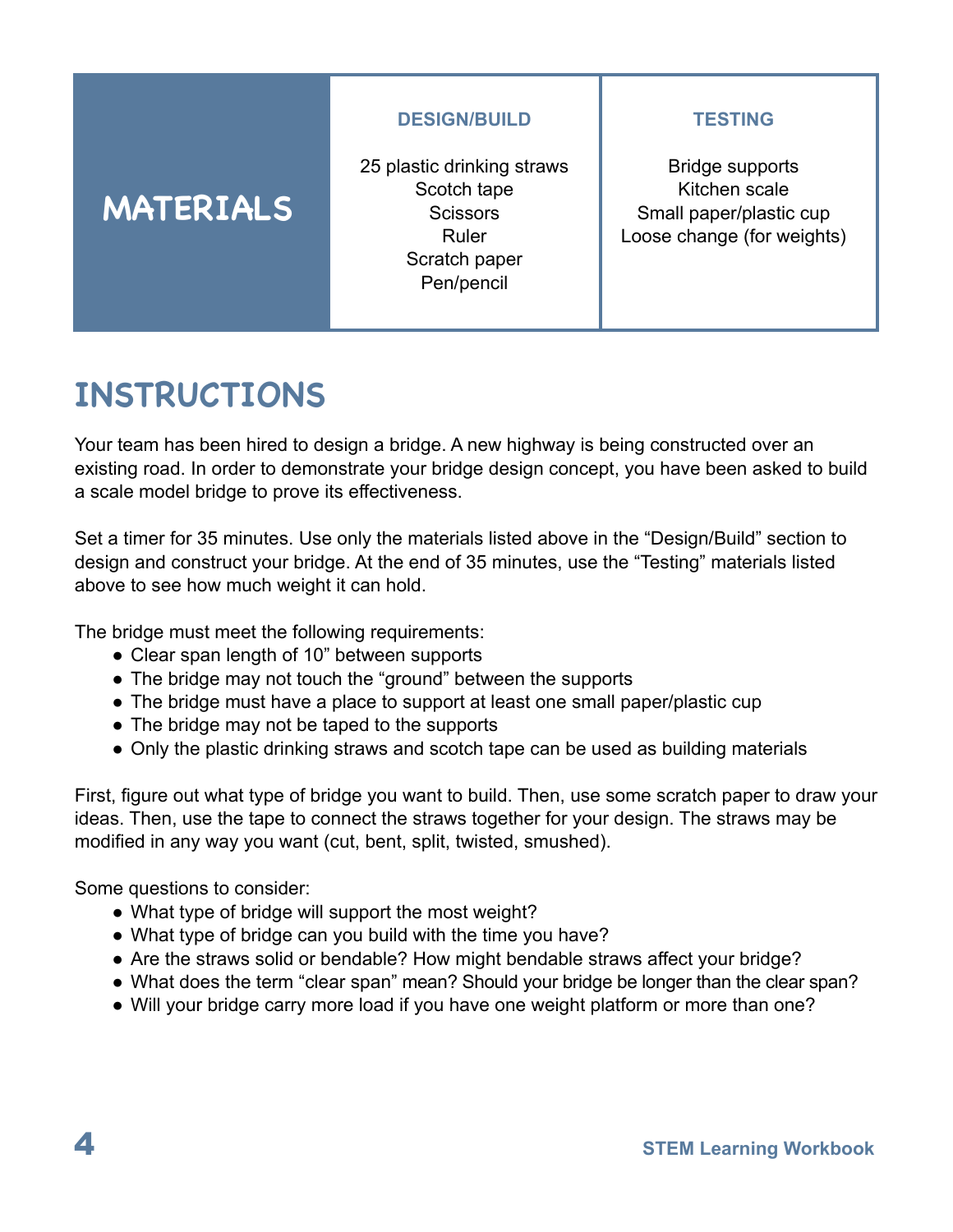# **COMMON TYPES OF TRUSSES**



**Parker**